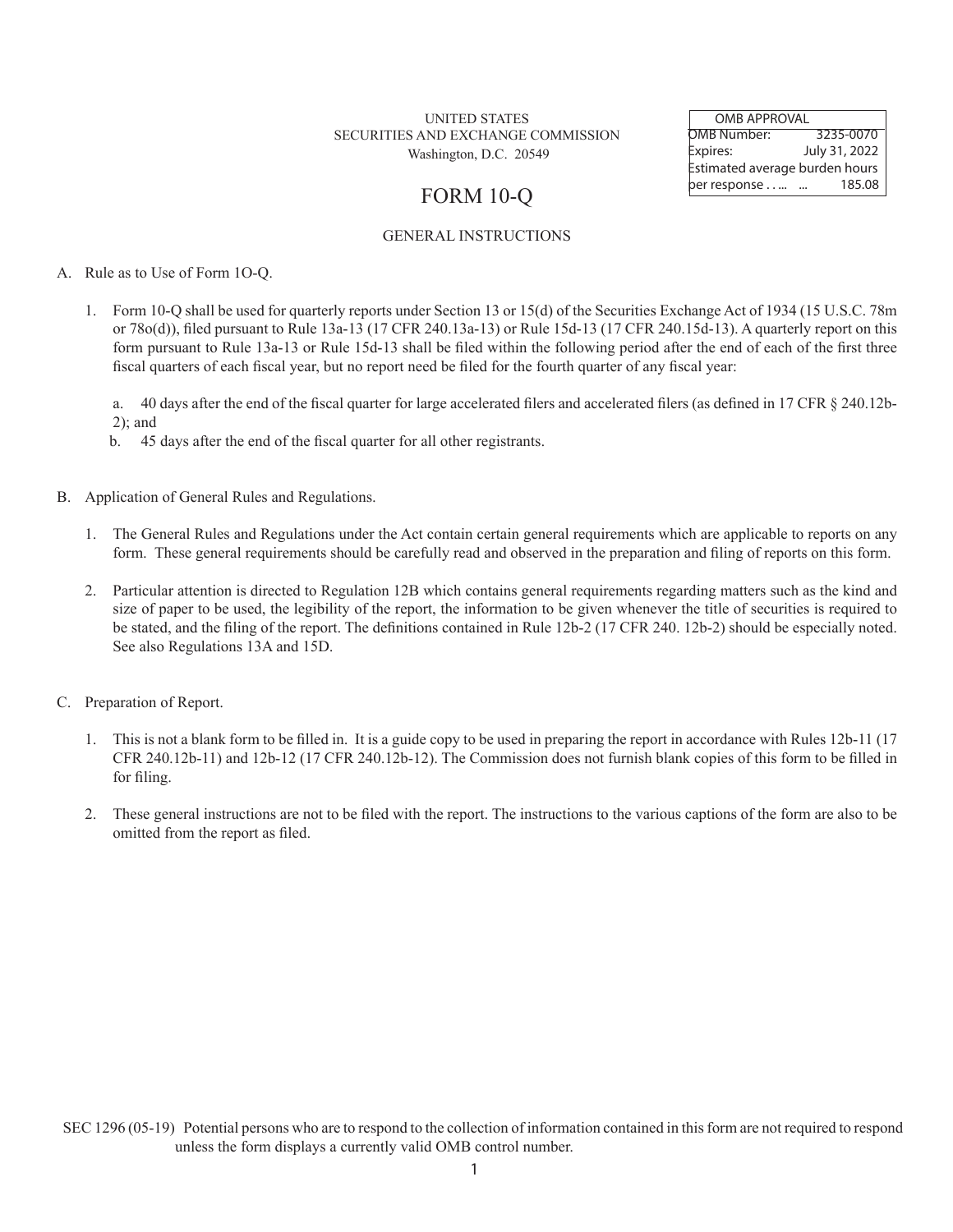## D. Incorporation by Reference.

- 1. If the registrant makes available to its stockholders or otherwise publishes, within the period prescribed for filing the report, a document or statement containing information meeting some or all of the requirements of Part I of this form, the information called for may be incorporated by reference from such published document or statement, in answer or partial answer to any item or items of Part I of this form, provided copies thereof are filed as an exhibit to Part I of the report on this form.
- 2. Other information may be incorporated by reference in answer or partial answer to any item or items of Part II of this form in accordance with the provisions of Rule 12b-23 (17 CFR 240.12b-23).
- 3. If any information required by Part I or Part II is incorporated by reference into an electronic format document from the quarterly report to security holders as provided in General Instruction D, any portion of the quarterly report to security holders incorporated by reference shall be filed as an exhibit in electronic format, as required by Item 601(b)(13) of Regulation S-K.
- E. Integrated Reports to Security Holders.

Quarterly reports to security holders may be combined with the required information of Form 10-Q and will be suitable for filing with the Commission if the following conditions are satisfied:

- 1. The combined report contains full and complete answers to all items required by Part I of this form. When responses to a certain item of required disclosure are separated within the combined report, an appropriate cross-reference should be made.
- 2. If not included in the combined report, the cover page, appropriate responses to Part II, and the required signatures shall be included in the Form 10-Q. Additionally, as appropriate, a cross-reference sheet should be filed indicating the location of information required by the items of the form.
- 3. If an electronic filer files any portion of a quarterly report to security holders in combination with the required information of Form 10-Q, as provided in this instruction, only such portions filed in satisfaction of the Form 10-Q requirements shall be filed in electronic format.
- F. Filed Status of Information Presented.
	- 1. Pursuant to Rule 13a-13(d) and Rule 15d-13(d), the information presented in satisfaction of the requirements of Items 1, 2 and 3 of Part I of this form, whether included directly in a report on this form, incorporated therein by reference from a report, document or statement filed as an exhibit to Part I of this form pursuant to Instruction D(1) above, included in an integrated report pursuant to Instruction E above, or contained in a statement regarding computation of per share earnings or a letter regarding a change in accounting principles filed as an exhibit to Part I pursuant to Item 601 of Regulation S-K (§ 229.601 of this chapter), except as provided by Instruction F(2) below, shall not be deemed filed for the purpose of Section 18 of the Act or otherwise subject to the liabilities of that section of the Act but shall be subject to the other provisions of the Act.
	- 2. Information presented in satisfaction of the requirements of this form other than those of Items 1, 2 and 3 of Part I shall be deemed filed for the purpose of Section 18 of the Act; except that, where information presented in response to Item 1 or 2 of Part I (or as an exhibit thereto) is also used to satisfy Part II requirements through incorporation by reference, only that portion of Part I (or exhibit thereto) consisting of the information required by Part II shall be deemed so filed.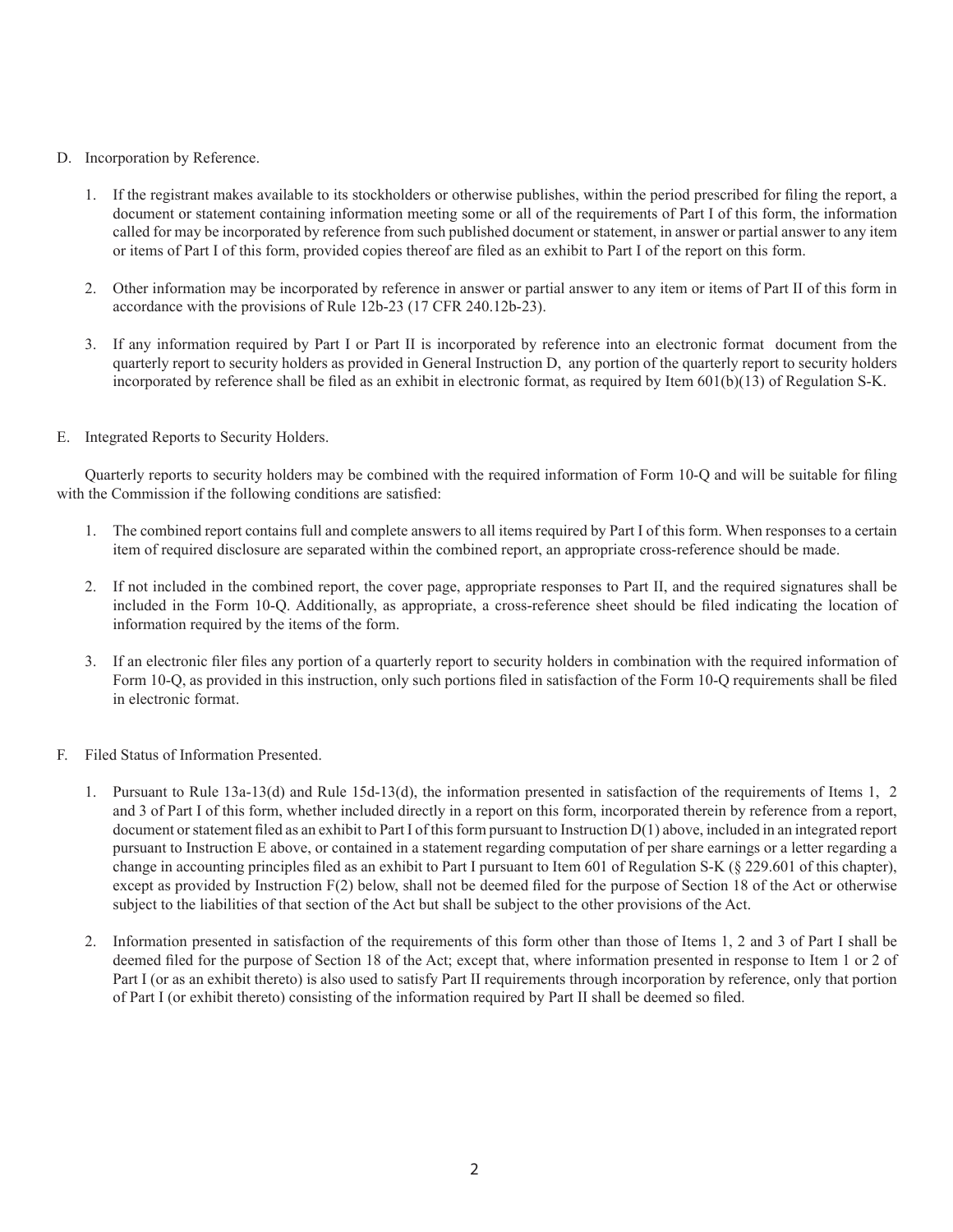### G. Signature and Filing of Report.

 authorized officer of the registrant and by the principal financial or chief accounting officer of the registrant. (See Rule 12b-11(d) (17 officer, principal financial officer or chief accounting officer is also duly authorized to sign on behalf of the registrant, one signature is If the report is filed in paper pursuant to a hardship exemption from electronic filing (see Item 201 et seq. of Regulation S-T (17 CFR 232.201 et seq.), three complete copies of the report, including any financial statements, exhibits or other papers or documents filed as a part thereof, and five additional copies which need not include exhibits must be filed with the Commission. At least one complete copy of the report, including any financial statements, exhibits or other papers or documents filed as a part thereof, must be filed with each exchange on which any class of securities of the registrant is registered. At least one complete copy of the report filed with the Commission and one such copy filed with each exchange must be manually signed on the registrant's behalf by a duly CFR 240.12b-11(d).) Copies not manually signed must bear typed or printed signatures. In the case where the principal executive acceptable provided that the registrant clearly indicates the dual responsibilities of the signatory.

H. Omission of Information by Certain Wholly-Owned Subsidiaries.

If on the date of the filing of its report on Form 10-Q, the registrant meets the conditions specified in paragraph (1) below, then such registrant may omit the information called for in the items specified in paragraph (2) below.

- 1. Conditions for availability of the relief specified in paragraph (2) below:
	- a. All of the registrant's equity securities are owned, either directly or indirectly, by a single person which is a reporting company under the Act and which has filed all the material required to be filed pursuant to Section 13, 14 or 15(d) thereof, as applicable;
	- b. During the preceding thirty-six calendar months and any subsequent period of days, there has not been any material default in the payment of principal, interest, a sinking or purchase fund installment, or any other material default not cured within thirty days, with respect to any indebtedness of the registrant or its subsidiaries, and there has not been any material default in the payment of rentals under material long-term leases; and
	- c. There is prominently set forth, on the cover page of the Form 10-Q, a statement that the registrant meets the conditions set forth in General Instruction H(1)(a) and (b) of Form 10-Q and is therefore filing this form with the reduced disclosure format.
- 2. Registrants meeting the conditions specified in paragraph (1) above are entitled to the following relief:
	- a. Such registrants may omit the information called for by Item 2 of Part I, Management's Discussion and Analysis of Financial Condition and Results of Operations, provided that the registrant includes in the Form 10-Q a management's narrative analysis of the results of operations explaining the reasons for material changes in the amount of revenue and expense items between the most recent fiscal year-to-date period presented and the corresponding year-to-date period in the preceding fiscal year. Explanations of material changes should include, but not be limited to, changes in the various elements which determine revenue and expense levels such as unit sales volume, prices charged and paid, production levels, production cost variances, labor costs and discretionary spending programs. In addition, the analysis should include an explanation of the effect of any changes in accounting principles and practices or method of application that have a material effect on net income as reported.
	- b. Such registrants may omit the information called for in the following Part II Items: Item 2, Changes in Securities; Item 3, Defaults Upon Senior Securities.
	- c. Such registrants may omit the information called for by Item 3 of Part I, Quantitative and Qualitative Disclosures About Market Risk.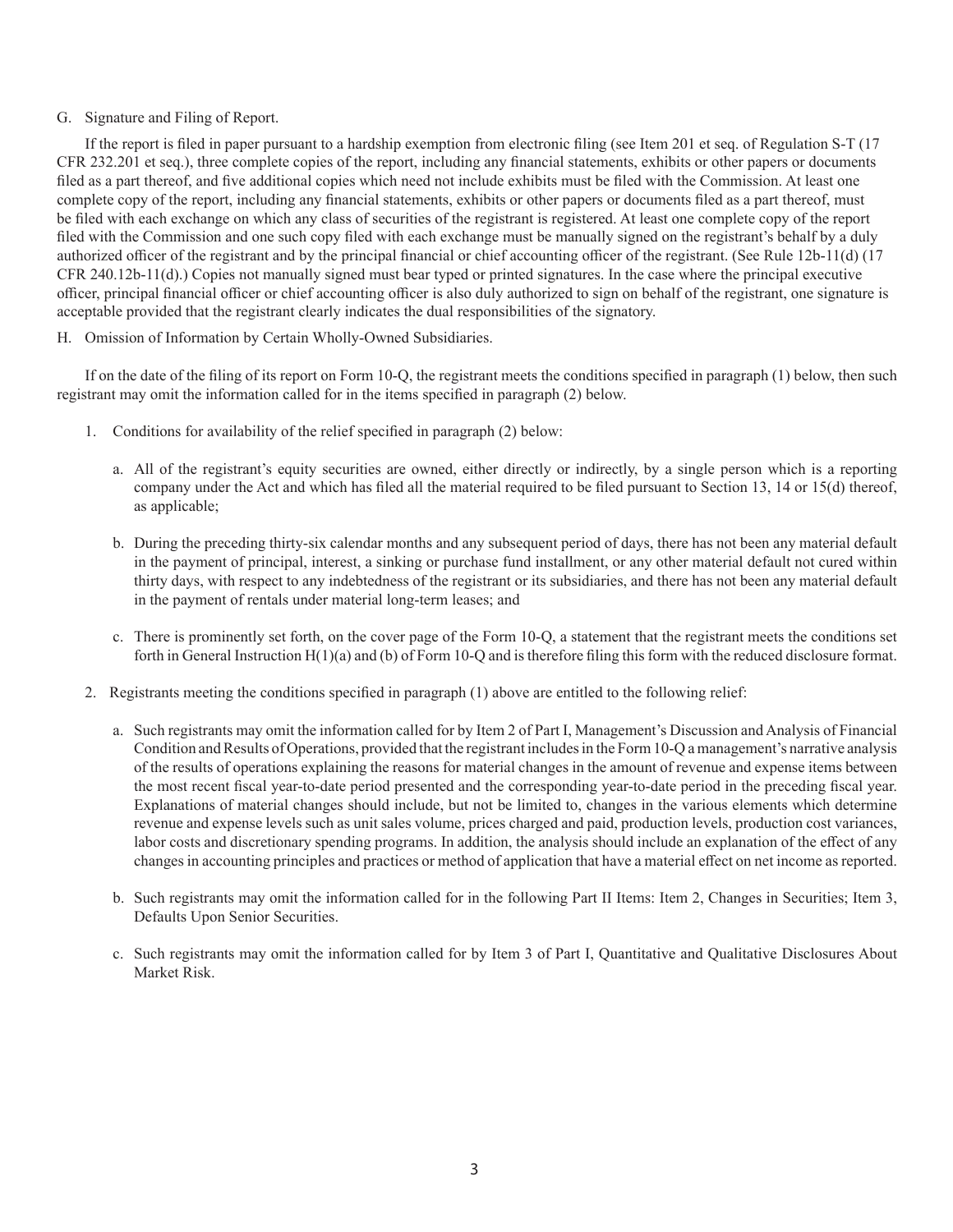OMB APPROVAL OMB Number: 3235-0070 Expires: July 31, 2022 Estimated average burden

## UNITED STATES hours per response . . . 185.08 SECURITIES AND EXCHANGE COMMISSION Washington, D.C. 20549

# FORM 10-Q

(Mark One)

# [ ] QUARTERLY REPORT PURSUANT TO SECTION 13 OR 15(d) OF THE SECURITIES EXCHANGE ACT OF 1934 For the quarterly period ended or [ ] TRANSITION REPORT PURSUANT TO SECTION 13 OR 15(d) OF THE SECURITIES EXCHANGE ACT OF 1934 For the transition period from to Commission File Number: (Exact name of registrant as specified in its charter) (State or other jurisdiction of incorporation or organization) (I.R.S. Employer Identification No.) (Address of principal executive offices) (Zip Code) (Registrant's telephone number, including area code) (Former name, former address and former fiscal year, if changed since last report) Securities registered pursuant to Section 12(b) of the Act: г Title of each class Trading Name of each exchange on which registered ┑

| THE OF CALIFULASS | Traumy<br>Symbol(s) | Traine of each exchange on which registered |
|-------------------|---------------------|---------------------------------------------|
|                   |                     |                                             |
|                   |                     |                                             |

Indicate by check mark whether the registrant (1) has filed all reports required to be filed by Section 13 or 15(d) of the Securities Exchange Act of 1934 during the preceding 12 months (or for such shorter period that the registrant was required to file such reports), and (2) has been subject to such filing requirements for the past 90 days.  $\Box$  Yes  $\Box$  No

registrant was required to submit such files).  $\Box$  Yes  $\Box$  No Indicate by check mark whether the registrant has submitted electronically every Interactive Data File required to be submitted pursuant to Rule 405 of Regulation S-T (§232.405 of this chapter) during the preceding 12 months (or for such shorter period that the

# FREC 1296 (05-19) Potential persons who are to respond to the collection of information contained in this form are not required to respond unless the form displays a currently valid OMB control number.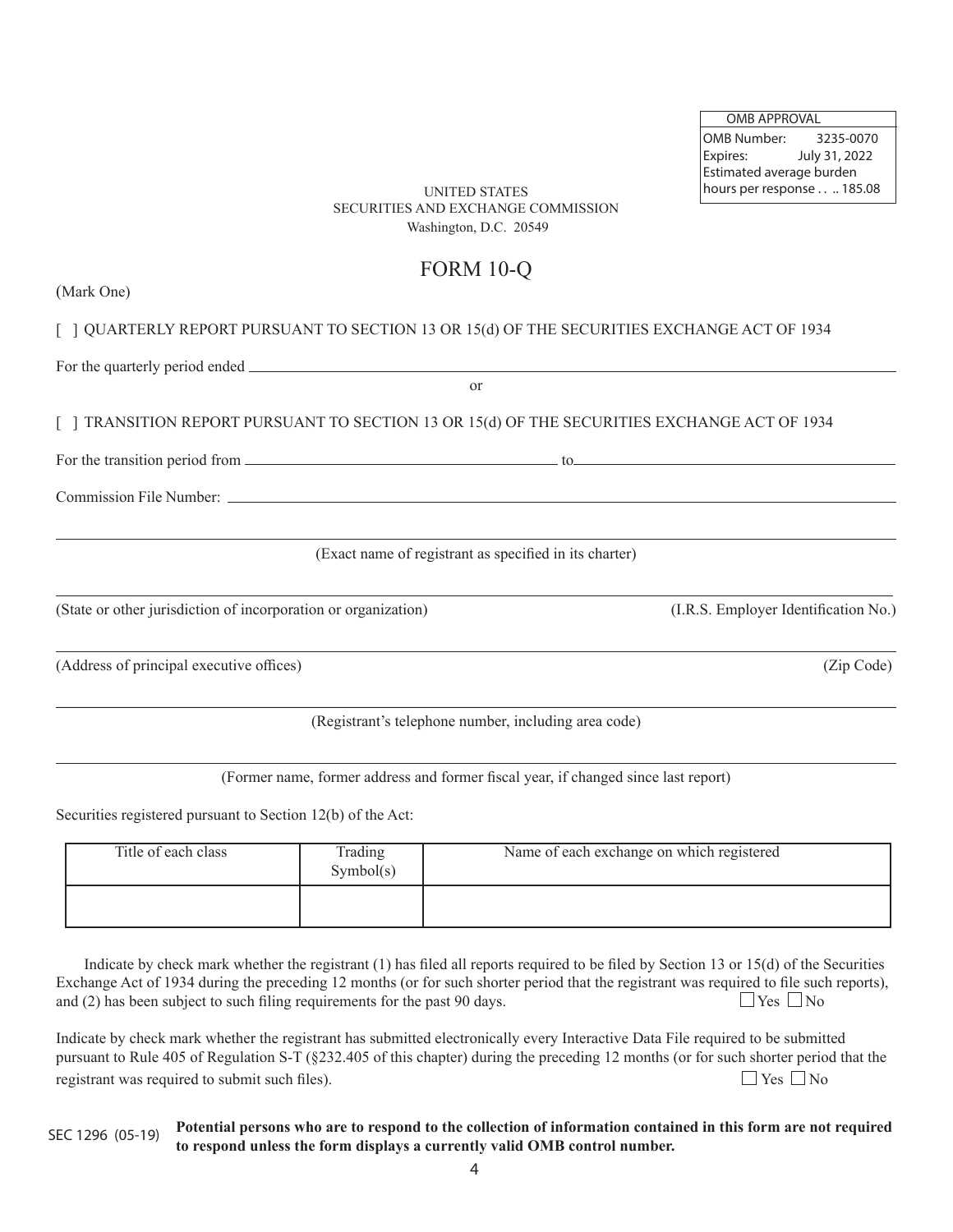Indicate by check mark whether the registrant is a large accelerated filer, an accelerated filer, a non-accelerated filer, a smaller reporting company, or an emerging growth company. See the definitions of "large accelerated filer," "accelerated filer," "smaller reporting company," and "emerging growth company" in Rule 12b-2 of the Exchange Act.

Large accelerated filer  $\Box$ 

Non-accelerated filer □

If an emerging growth company, indicate by check mark if the registrant has elected not to use the extended transition period for complying with any new or revised financial accounting standards provided pursuant to Section 13(a) of the Exchange Act.

Indicate by check mark whether the registrant is a shell company (as defined in Rule 12b-2 of the Exchange Act).

## APPLICABLE ONLY TO ISSUERS INVOLVED IN BANKRUPTCY PROCEEDINGS DURING THE PRECEDING FIVE YEARS:

Indicate by check mark whether the registrant has filed all documents and reports required to be filed by Sections 12, 13 or 15(d) of the Securities Exchange Act of 1934 subsequent to the distribution of securities under a plan confirmed by a court.

 $\Box$  Yes  $\Box$  No

## APPLICABLE ONLY TO CORPORATE ISSUERS:

Indicate the number of shares outstanding of each of the issuer's classes of common stock, as of the latest practicable date.

## PART I—FINANCIAL INFORMATION

Item 1. Financial Statements.

Provide the information required by Rule 10-01 of Regulation S-X (17 CFR Part 210). A smaller reporting company, defined in Rule 12b-2 (§ 240.12b-2 of this chapter) may provide the information required by Article 8-03 of Regulation S-X (§ 210.8-03 of this chapter).

Item 2. Management's Discussion and Analysis of Financial Condition and Results of Operations.

Furnish the information required by Item 303 of Regulation S-K (§ 229.303 of this chapter).

Item 3. Quantitative and Qualitative Disclosures About Market Risk.

Furnish the information required by Item 305 of Regulation S-K (§ 229.305 of this chapter).

Item 4. Controls and Procedures.

Furnish the information required by Item 307 of Regulation S-K (§ 229.307 of this chapter) and Item 308(c) of Regulation S-K (§229.308(c) of this chapter).

## PART II—OTHER INFORMATION

Instruction. The report shall contain the item numbers and captions of all applicable items of Part II, but the text of such items may be omitted provided the responses clearly indicate the coverage of the item. Any item which is inapplicable or to which the answer is negative may be omitted and no reference thereto need be made in the report. If substantially the same information has been previously reported by the registrant, an additional report of the information on this form need not be made. The term "previously reported" is defined

Smaller reporting company  $\Box$ Emerging growth company  $\square$ 

 $\Box$  Yes  $\Box$  No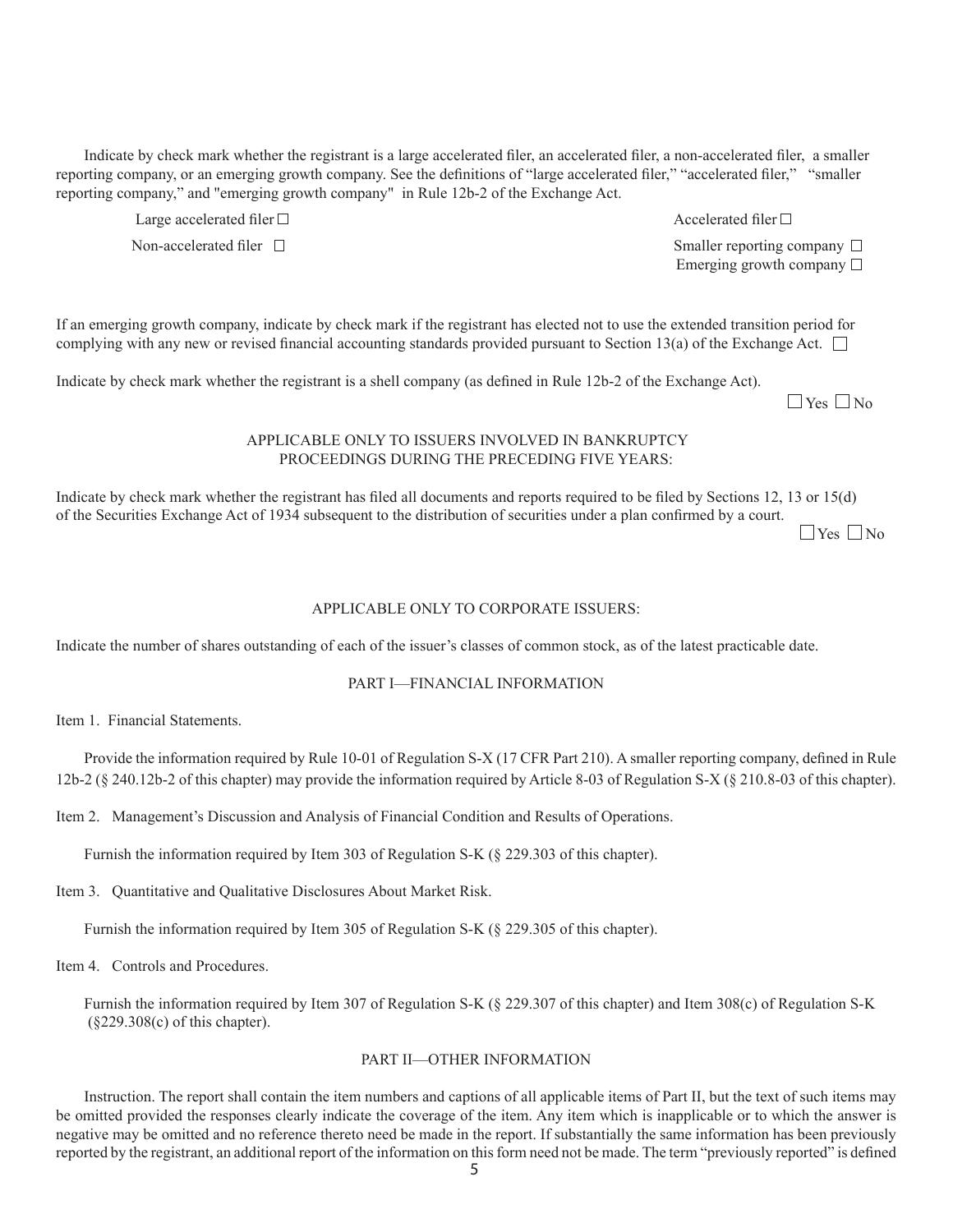in Rule 12b-2 (17 CFR 240. 12b-2). A separate response need not be presented in Part II where information called for is already disclosed in the financial information provided in Part I and is incorporated by reference into Part II of the report by means of a statement to that effect in Part II which specifically identifies the incorporated information.

## Item 1. Legal Proceedings.

Furnish the information required by Item 103 of Regulation S-K (§ 229.103 of this chapter). As to such proceedings which have been terminated during the period covered by the report, provide similar information, including the date of termination and a description of the disposition thereof with respect to the registrant and its subsidiaries.

Instruction. A legal proceeding need only be reported in the 10-Q filed for the quarter in which it first became a reportable event and in subsequent quarters in which there have been material developments. Subsequent Form 10-Q filings in the same fiscal year in which a legal proceeding or a material development is reported should reference any previous reports in that year.

### Item 1A. Risk Factors.

Set forth any material changes from risk factors as previously disclosed in the registrant's Form 10-K (§249.310) in response to Item 1A. to Part 1 of Form 10-K. Smaller reporting companies are not required to provide the information required by this item.

Item 2. Unregistered Sales of Equity Securities and Use of Proceeds.

- (a) Furnish the information required by Item 701 of Regulation S-K (17 CFR 229.701) as to all equity securities of the registrant sold by the registrant during the period covered by the report that were not registered under the Securities Act. If the Item 701 information previously has been included in a Current Report on Form 8-K (17 CFR 249.308), however, it need not be furnished.
- (b) If required pursuant to Rule 463 (17 CFR 230.463) of the Securities Act of 1933, furnish the information required by Item 701(f) of Regulation S-K (§ 229.701(f) of this chapter).
- (c) Furnish the information required by Item 703 of Regulation S-K (§ 229.703 of this chapter) for any purchase made in the quarter covered by the report. Provide disclosures covering repurchases made on a monthly basis. For example, if the quarter began on January 16 and ended on April 15, the chart would show repurchases for the months from January 16 through February 15, February 16 through March 15, and March 16 through April 15.

Instruction. Working capital restrictions and other limitations upon the payment of dividends are to be reported hereunder.

Item 3. Defaults Upon Senior Securities.

(a) If there has been any material default in the payment of principal, interest, a sinking or purchase fund installment, or any other material default not cured within 30 days, with respect to any indebtedness of the registrant or any of its significant subsidiaries exceeding 5 percent of the total assets of the registrant and its consolidated subsidiaries, identify the indebtedness and state the nature of the default. In the case of such a default in the payment of principal, interest, or a sinking or purchase fund installment, state the amount of the default and the total arrearage on the date of filing this report.

Instruction. This paragraph refers only to events which have become defaults under the governing instruments, i.e., after the expiration of any period of grace and compliance with any notice requirements.

(b) If any material arrearage in the payment of dividends has occurred or if there has been any other material delinquency not cured within 30 days, with respect to any class of preferred stock of the registrant which is registered or which ranks prior to any class of registered securities, or with respect to any class of preferred stock of any significant subsidiary of the registrant, give the title of the class and state the nature of the arrearage or delinquency. In the case of an arrearage in the payment of dividends, state the amount and the total arrearage on the date of filing this report.